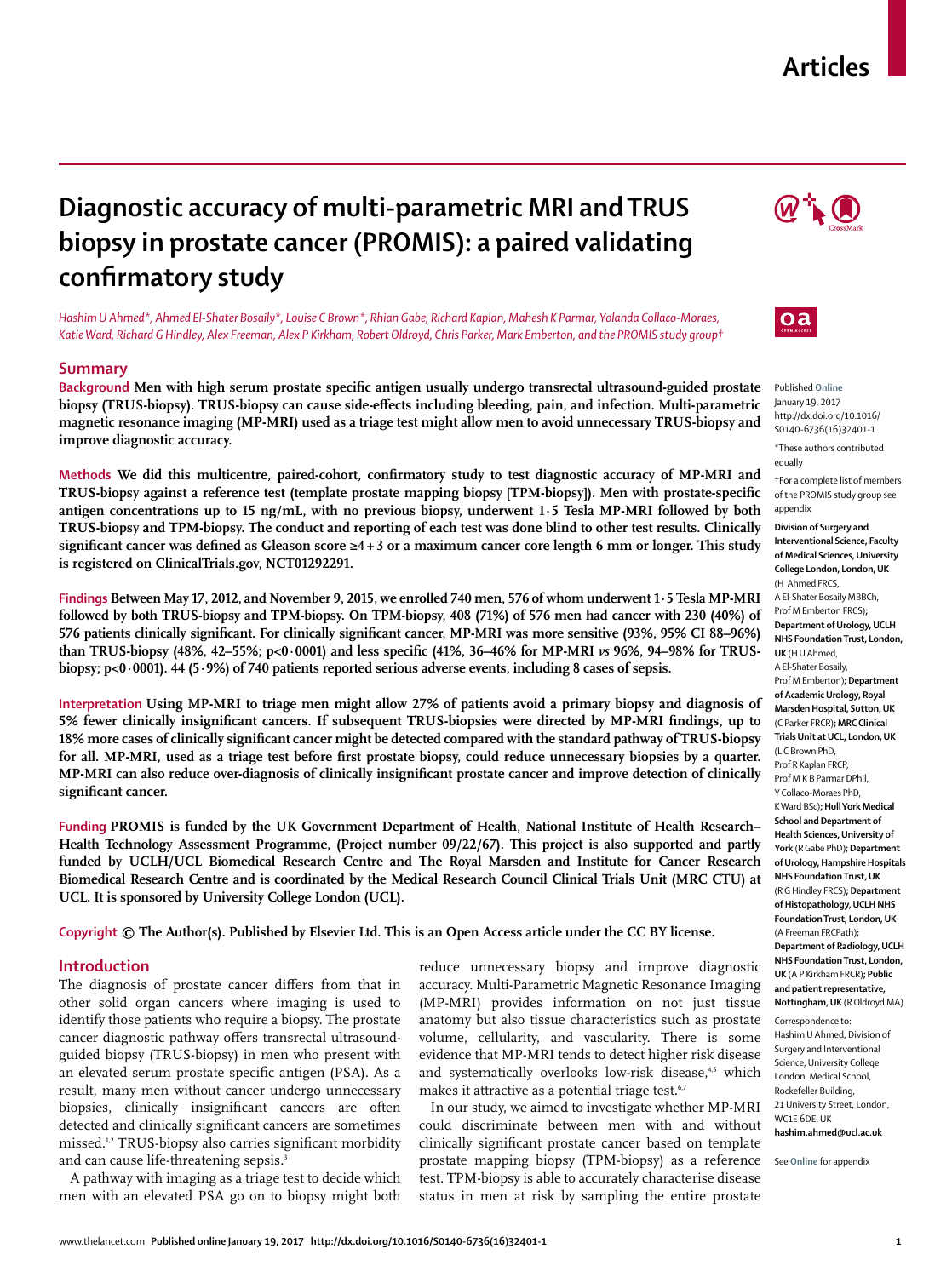#### **Research in context**

#### **Evidence before this study**

Men with an elevated serum PSA blood test usually undergo transrectal ultrasound guided (TRUS) biopsy. TRUS-biopsy is blind to the location of cancer in the prostate, leading to many men without clinically important cancers undergoing unnecessary biopsy, over diagnosis of clinically unimportant disease, and under-diagnosis of clinically important cancers. In PROTECT, men diagnosed with prostate cancer as a result of PSA screening were randomly assigned to active monitoring, radical prostatectomy, or radical radiotherapy. Results of the study showed no cancer-specific survival differences at a median of 10 years follow-up but reduced time to metastases with treatment. Over three-quarters of men in PROTECT had low risk disease, exemplifying the problem of over-diagnosis from a TRUS biopsy in all strategy and the need to avoid biopsy in such men whilst improving detection of cancer that requires treatment. A systematic review found multi parametric magnetic resonance imaging (MP-MRI) had sensitivity 58–96% and negative predictive value of 63–98% with specificity 23-87%.

MP-MRI has not been assessed using an appropriate reference standard. Previous studies have either used TRUS-biopsy or radical prostatectomy specimens as the reference standard. TRUS-biopsy is inaccurate and radical prostatectomy specimens

every 5 mm. We also aimed to compare the accuracy of MP-MRI with that of TRUS-biopsy.8 We hypothesised that MP-MRI could be used as a triage test to decide which men with an elevated PSA might safely avoid immediate biopsy.<sup>9</sup>

## **Methods**

PROMIS was a prospective, multi-centre, paired-cohort, confirmatory study, which represented level 1b evidence for diagnostic test assessment $10$  and reported to the Standards for Reporting Diagnostic Accuracy.<sup>11</sup> Men were eligible if they had a clinical suspicion of prostate cancer with no previous prostate biopsy. The conduct and reporting of each test was done blind to the other test results. The full details of our protocol can be accessed at http://www.ctu.mrc.ac.uk/our\_research/research\_areas/ cancer/studies/promis/.8 Ethics committee approval was granted by National Research Ethics Service Committee London (reference 11/LO/0185).

Our primary objectives were to establish the proportion of men who could safely avoid biopsy and the proportion of men correctly identified by MP-MRI to have clinically significant prostate cancer. We also carried out a head-tohead comparison of the accuracy of TRUS-biopsy and MP-MRI in terms of sensitivity, specificity, positive predictive value and negative predictive value or clinically significant prostate cancer, using TPM-biopsy as the reference standard. TPM-biopsy was chosen as the reference test because it samples the entire prostate, is are highly selected since men must test positive for cancer on TRUS-biopsy and choose to have surgery so these previous estimates of diagnostic accuracy are potentially inaccurate.

## **Added value of this study**

We assessed the diagnostic accuracy of TRUS-biopsy and MP-MRI using transperineal template prostate mapping biopsies (TPM-biopsies) as the reference standard. TPM-biopsies can be applied to men at risk and are highly accurate since the prostate is sampled every 5 mm. PROMIS shows that MP-MRI has significantly better sensitivity and negative predictive value for clinically important prostate cancer compared with TRUS-biopsy. Thus, MP-MRI could be used as a triage test before first biopsy to allow one quarter of men at risk to avoid biopsy. The lower specificity and positive predictive value of MP-MRI means that a biopsy is still required with a suspicious MP-MRI. Men with suspicious MP-MRI areas can have biopsies guided by these findings. Overall, this strategy could improve detection of clinically important prostate cancer and reduce the number of men diagnosed with clinically unimportant disease.

#### **Implications of all the available evidence**

MP-MRI should be used as a triage test before prostate biopsy in men who present with an elevated serum PSA.

highly accurate with estimated 95% sensitivity for clinically significant prostate cancers due to its 5 mm sampling frame. Third, the test can minimise selection and work-up biases because it can be applied to men at risk who have had no previous biopsy (appendix figure S1).

## **Patients**

Men who had never had a prostate biopsy were eligible if there was clinical suspicion they might have prostate cancer and they had been advised to have a prostate biopsy. This included men with an elevated serum PSA (up to 15 ng/mL) within previous 3 months, suspicious digital rectal examination, suspected organ confined stage T2 or lower on rectal examination, or family history. Eligible men were aged at least 18 years, fit for general or spinal anaesthesia, and fit to undergo all protocol procedures including a transrectal ultrasound. Men were required to give written informed consent. Patients were excluded if they were using 5-alpha-reductase inhibitors at time of registration or during the previous 6 months; had previous history of prostate biopsy, prostate surgery, or treatment for prostate cancer (interventions for benign prostatic hyperplasia or bladder outflow obstruction were acceptable); had evidence of a urinary tract infection or history of acute prostatitis within the last 3 months; had any contraindication to MRI (eg, claustrophobia, pacemaker, estimated glomerular filtration rate  $\leq 50$ ); had any other medical condition precluding procedures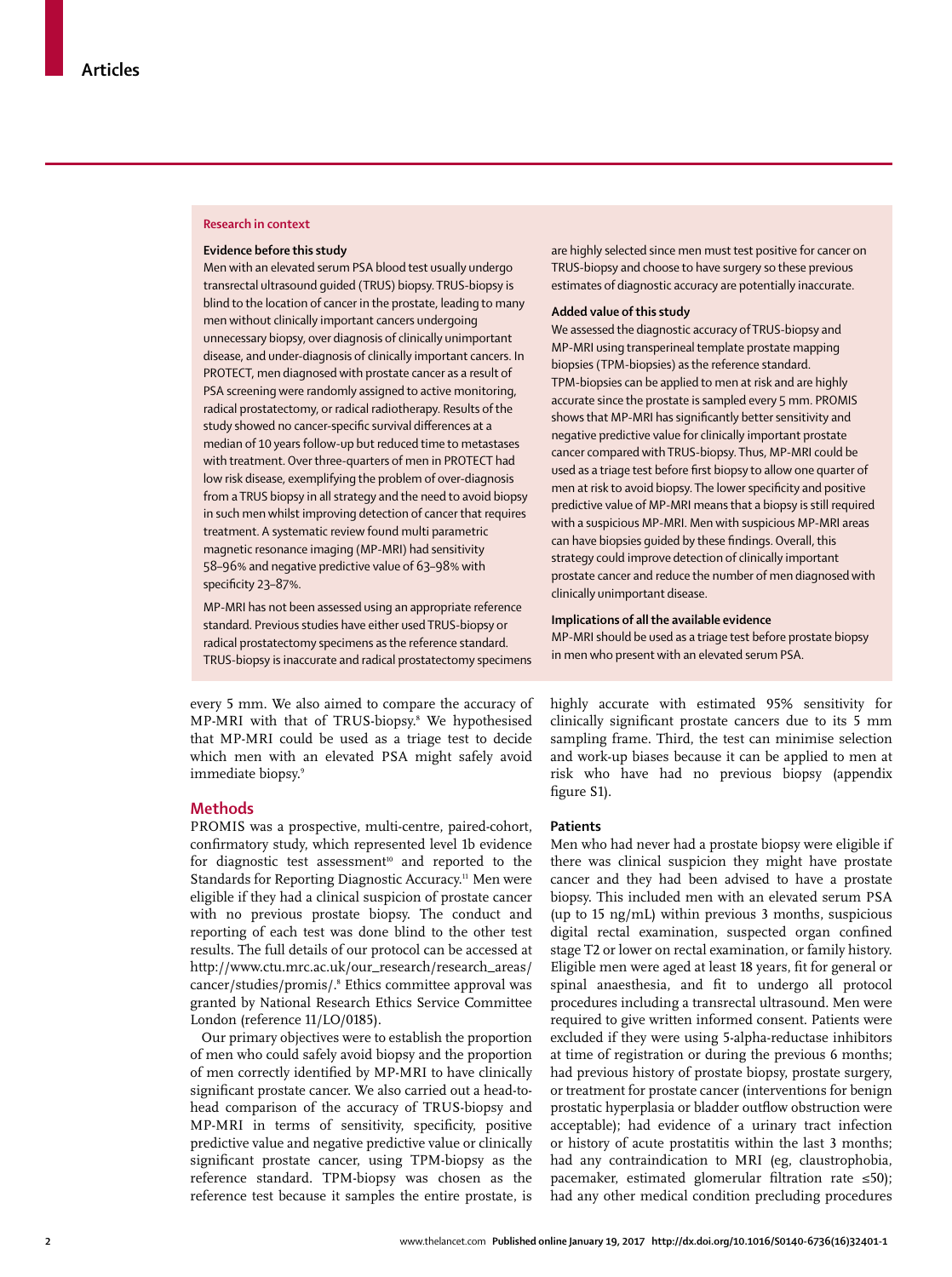described in the protocol; or had previous history of hip replacement surgery, metallic hip replacement, or extensive pelvic orthopaedic metal work.

#### **Procedures**

## *Test 1: MP-MRI (index test)*

Patients received a standardised MP-MRI, compliant with European Society of Uro-Radiology guidelines, with 1.5 Tesla magnetic field strength and a pelvic phased-array coil. T1-weighted, T2-weighted, diffusion-weighted and<br>dynamic gadolinium contrast-enhanced imaging dynamic gadolinium contrast-enhanced sequences were acquired (appendix table S1). The protocol allowed men to be withdrawn after the MP-MRI scan if there was evidence of T4 disease or if the prostate volume was greater than 100 mL as TPM-biopsy could not be applied fully to such large prostates. All MRI scanners used by sites and individual MP-MRI scans underwent quality control checks by an independent commercial imaging Clinical Research Organization appointed through open tender (Ixico Ltd, London, UK). Scans deemed of insufficient quality were repeated before the biopsy.

MP-MRI scans were reported at each centre by dedicated urologic radiologists who had previous experience of reporting prostate MP-MRI. They also underwent centralised training involving an initial whole day course, in which 20–30 cases were reviewed individually, scored, and then reviewed as a group. A further training day occurred after the pilot phase with further 20–30 cases reviewed individually and collectively. Radiologists were provided with clinical details including PSA, digital rectal examination findings, and any other risk factors such as family history. A 5-point Likert radiology reporting scale was used to designate prostates as highly unlikely (1), unlikely (2), equivocal (3), likely (4), and highly likely (5) to harbour clinically significant prostate cancer. An MP-MRI score of 3 or greater designated a suspicious scan for the purpose of our primary outcomes. This scoring system was based on the outputs of a consensus group<sup>12</sup> convened before the publishing of the Prostate Imaging and Data Reporting System (PIRADS) MP-MRI reporting consensus.13 Subsequent comparisons of the Likert and PIRADS reporting schemes have yielded similar results.14,15 To assess inter-observer agreement, 132 scans from the lead site were re-reported by a blinded second radiologist based at that site.

## *Tests 2 and 3: combined biopsy procedure*

Once the MP-MRI report had been deposited at the central trial office, a combined prostate biopsy procedure was done under general or spinal anaesthesia. Patients and physicians remained blinded to the MP-MRI images and report. Patients first underwent a TPM-biopsy<sup>16,17</sup> followed by TRUS-biopsy. We combined TPM-biopsy with TRUS-biopsy under the same procedure to reduce patient visits and minimise dropout between tests. Due to ethics committee concerns, TRUS-biopsy was done after the TPM-biopsy to minimise infection risk. The independent Trial Steering Committee monitored safety of this combined procedure in terms of sepsis and other important side-effects, and no concerns were raised during the trial.

The reference test (TPM-biopsy) was done with core biopsies taken every 5 mm and centrally reported at the lead centre (UCLH) by one of two expert uropathologists blinded to all MR images and TRUS-biopsy findings.

In the standard test (TRUS-biopsy), 10–12 core biopsies were taken as per international standards,<sup>18</sup> with each core identified and processed separately. The TRUSbiopsy samples were reported by expert uropathologists at each site blinded to the all MR images and TRUSbiopsy findings.

## Definition of clinically significant prostate cancer

Disease significance was defined by criteria previously developed and validated for use with TPM-biopsy for detection of primary Gleason grade 4 or greater<sup>19</sup> and cancer core length predictive for the presence of lesions 0·5 mL or larger.20–23 Gleason scoring was based on the most frequent pattern and not the highest grade detected on histological analysis. The primary definition used a histological target condition on TPM-biopsy that incorporated the presence of Gleason ≥4 + 3 or more, or a maximum cancer core length (MCCL) involvement of



*Figure* 1: Trial profile

MP-MRI=multi-parametric MRI. CBP=combined biopsy procedure.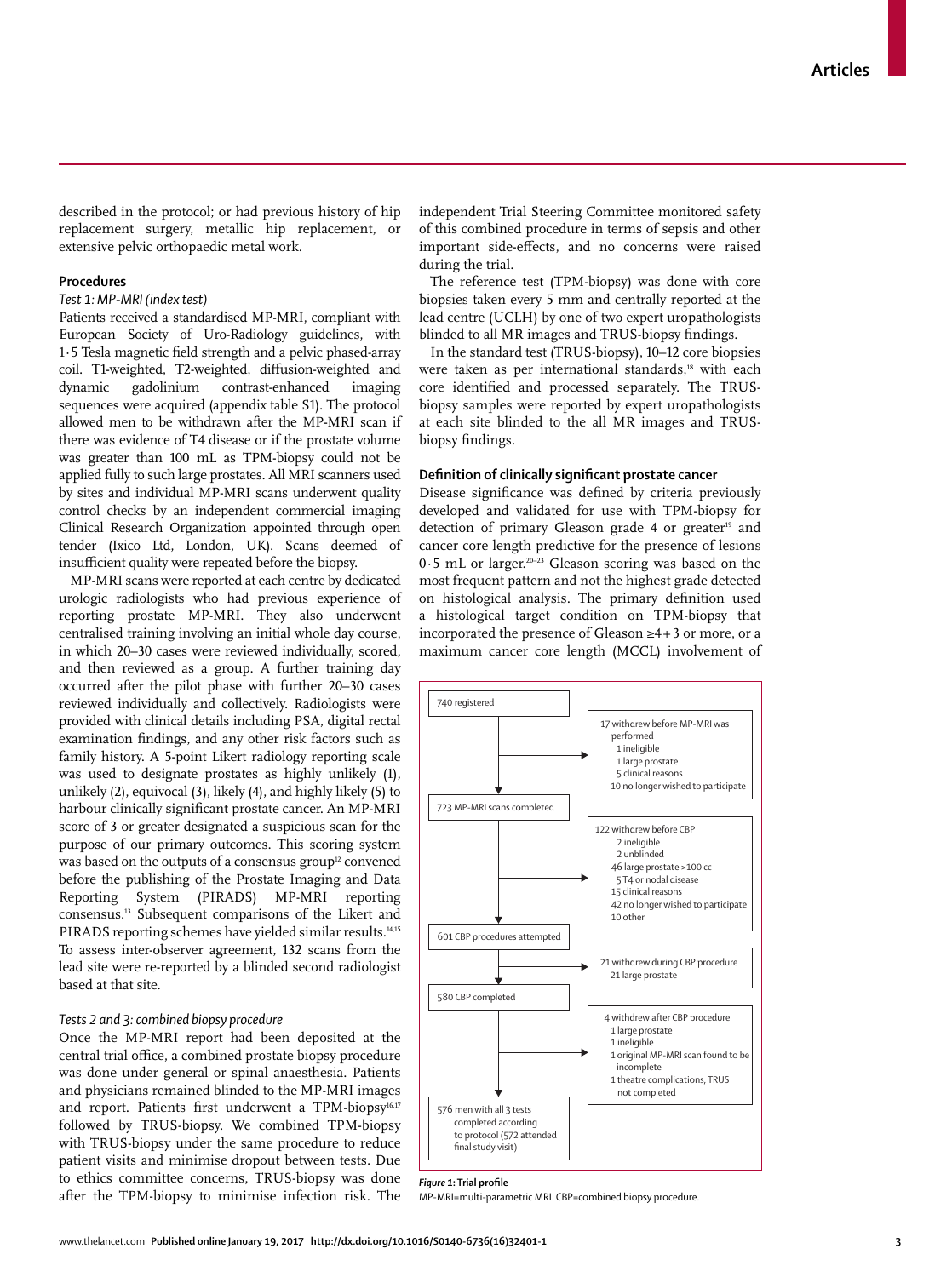

*Figure 2*: Diagnostic accuracy for detection of clinically significant cancer (primary definition) between **MP-MRI and TPM-biopsy**

MP-MRI=multi-parametric MRI. TPM-biopsy=template prostate mapping biopsy. Pie charts represent actual MP-MRI scores 1-5. Sensitivity 93% (95% CI 88-96), positive predictive value 51% (46-56), specificity 41% (36-46), negative predictive value 89% (83–94).



*Figure* 3: Diagnostic accuracy for detection of clinically significant cancer (primary definition) between **TRUS-biopsy and TPM-biopsy**

TRUS-biopsy=transrectal ultrasound-guided prostate biopsy. TPM-biopsy=template prostate mapping biopsy. Sensitivity 48% (95% CI 42-55), positive predictive value 90% (83-94), specificity 96% (94-98), negative predictive value 74% (69–78)

> 6 mm or more in any location. Other definitions of clinical significance were also assessed secondarily.

#### **Sample size**

Power calculations were done in relation to precision around the estimates for MP-MRI accuracy in terms of the joint primary outcomes of sensitivity and specificity, a head-to-head comparison of MP-MRI versus TRUSbiopsy, and an assumed underlying prevalence of primary definition clinically significant cancer of 15%. All calculations were based on 90% power and 5% significance (2-sided). This generated a minimum target of 321 (for strong correlation between the tests) and maximum 714 men (for no correlation between the tests).

The Independent Trial Steering Committee carried out an a-priori interim review after 50 men had undergone all 3 tests, and although a higher than anticipated prevalence of any cancer was observed at that time, no changes were recommended to the target sample size.

#### **Statistical analysis**

Our sample size target was 714 men. All statistical analyses were done according to a statistical analysis plan agreed before inspection of the data. All analyses were done using Stata version 13.0 software (Stata Corporation, College Station, TX, USA). For each comparison,  $2\times2$  contingency tables were used to present the results and calculate the diagnostic accuracy estimates with 95% confidence intervals. The unit of assessment for our  $2\times2$  contingency table for assessment of accuracy was one patient (ie, the whole prostate). The statistical analysis plan pre-specified that TPM-biopsy results would take precedence over TRUS-biopsy results even if TRUS-biopsy detected clinically significant cancers that TPM-biopsy missed.

Given the paired nature of the test results, McNemar tests were used for the head-to-head comparisons of sensitivity and specificity between MP-MRI and TRUSbiopsy. Given that the positive and negative predictive values are dependent on prevalence of disease, a general estimating equation (GEE) logistic regression model was used to compare the positive predictive value and negative predictive value for MP-MRI and TRUS-biopsy against TPM-biopsy.24,25 Odds ratios represent the odds of each test correctly detecting the presence or absence of disease. For specificity and negative predictive value, the coding logic is reversed as the correct test result is a negative test result. Ratios are presented as TRUS relative to MP-MRI so ratios greater than 1 favour TRUS and ratios less than 1 favour MP-MRI. LCB had full access to the data and HUA had responsibility for submission of the manuscript.

#### **Results**

Between May 17, 2012, and Nov 9, 2015, 740 men were recruited and registered across 11 centres (figure 1). A total of 576 men underwent all 3 tests with 164 withdrawn for various reasons (appendix table S2). Baseline characteristics for all men (both included and withdrawn) are presented in appendix table S3. The median time between MP-MRI and combined biopsy was 38 days (IQR 1–111) days.

Cancer was detected on TPM-biopsy in 408 (71%) of 576 men (95% CI 67–75%). The prevalence of clinically significant cancer according to the primary definition was 230 (40%) of 576 men (36–44). Gleason score ≥4 + 3 occurred in 56 (10%) of 576 men (7–12) and Gleason  $\geq$ 3 + 4 or greater 220 (38%) of 576 (34–42). 174 men were classified as significant on the basis of core length despite having low grade disease (appendix table S4).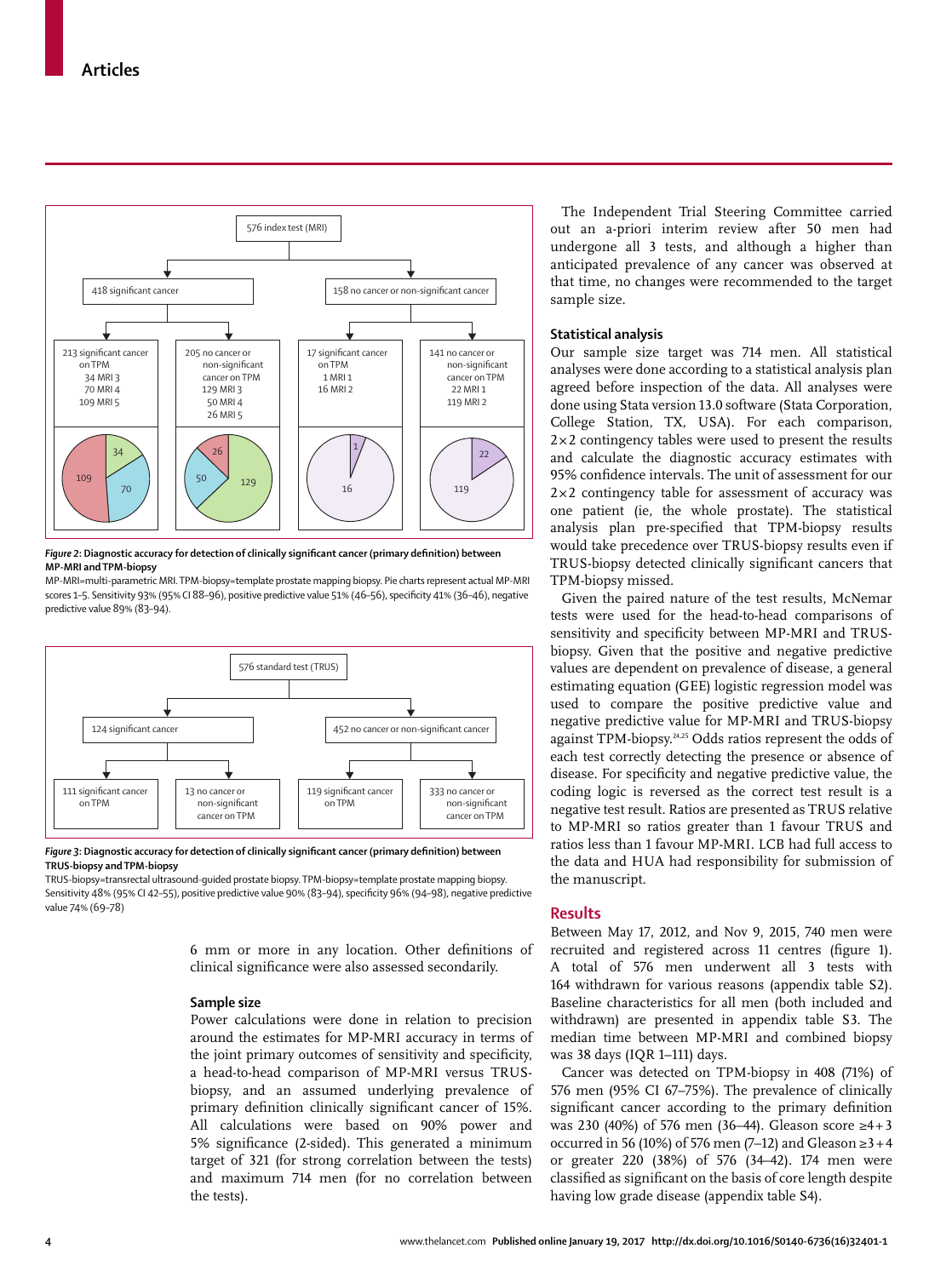Data collection was more than 95% complete. For 13 men, clinically significant cancer was detected on TRUS-biopsy but missed on TPM. The statistical analysis plan specified that the TPM-biopsy results should take precedence so in 13 (2%) of 576 men in whom TRUS-biopsy designated a patient as having clinically significant cancer, these were treated as false positives as TPM-biopsy found no cancer or clinically insignificant cancer.

Figures 2 and 3 present the diagnostic results for sensitivity, specificity, positive predictive value and negative predictive value for MP-MRI and TRUS-biopsy against TPM-biopsy. Appendix figure S2 presents the proportion of clinically significant disease within each MP-MRI score.

Sensitivity of MP-MRI for clinically significant cancer was 93% (95% CI 88–96%) and negative predictive value 89% (83-94%). Specificity of MP-MRI was 41% (36-46%) with positive predictive value 51% (46–56%). 158 (27%) of 576 men had a negative MP-MRI, of whom 17 had clinically significant cancer on TPM-biopsy (figure 2). All 17 men had Gleason grade 3 + 4 or less with core lengths that ranged from 6–12 mm (appendix table S5). From figure 3, of the 119 significant cancers missed by TRUSbiopsy, 13 were Gleason  $4+3$ , 99 Gleason  $3+4$  and 7 Gleason 3 + 3 (appendix table S5).

MP-MRI was more accurate than TRUS-biopsy in terms of both sensitivity (93% *vs* 48%; McNemar test ratio  $0.52$  [95% CI  $0.45-0.60$ ]) and negative predictive value (89% *vs* 74%, GEE model estimate for odds ratio 0·34 [0·21–0·55]; p<0·0001). TRUS-biopsy showed better specificity (41% *vs* 96%; McNemar test ratio 2.34  $[2.08-2.68]$ ,  $p<0.0001$ ) and positive predictive value (51% *vs* 90%; GEE model estimate for odds ratio 8·2  $[4.7-14.3]$ , p<0.0001; table).

We considered the implications of using MP-MRI by comparing the standard strategy of TRUS-biopsy for all men to two alternative strategies using MP-MRI as a triage test where only men with a suspicious MP-MRI (Likert score  $\geq 3$ ) would go on to biopsy (appendix table S6). Under the worst case scenario, a standard TRUS-biopsy would be done. Under the best case scenario, the biopsies would be guided by the MP-MRI findings and results are presented assuming targeted biopsies would achieve similar diagnostic accuracy as TPM-biopsy.26,27 For both these scenarios, 158 (27%) of 576 men would avoid a primary biopsy. For the worst case scenario, an absolute reduction in the over-diagnosis of clinically insignificant cancers might be seen, of 28 (5%) fewer cases per 576 men (relative reduction of 31%, 95% CI 22–42%). For the best case scenario, overdiagnosis of clinically insignificant cancer might be increased to 21%, ie, 31 (5%) more cases per 576 men. For the correct diagnosis of clinically significant cancer, the best case scenario might lead to 102 (18%) more cases of clinically significant cancer being detected per 576 men compared with the standard pathway of TRUS-biopsy for all (table S6). As we did not test MRI targeted TRUS

|                                                                                                                                         | MP-MRI, %<br>(95% CI) | TRUS-biopsy, %<br>[95% CI] | Test ratio*<br>$[95%$ CI] | p value   |
|-----------------------------------------------------------------------------------------------------------------------------------------|-----------------------|----------------------------|---------------------------|-----------|
| Primary definition (Gleason score ≥4+3 or cancer core length ≥6 mm), prevalence of clinically<br>significant cancer 230 (40%, 36-44%)   |                       |                            |                           |           |
| Sensitivity test                                                                                                                        | 93 (88-96)            | 48 (42-55)                 | $0.52(0.45 - 0.60)$       | p<0.0001  |
| Specificity test                                                                                                                        | 41 (36-46)            | 96 (94-98)                 | $2.34(2.08-2.68)$         | p<0.0001  |
| <b>PPV</b>                                                                                                                              | $51(46-56)$           | $90(83-94)$                | $8.2(4.7-14.3)$           | p<0.0001  |
| <b>NPV</b>                                                                                                                              | 89 (83-94)            | 74 (69-78)                 | $0.34(0.21 - 0.55)$       | p<0.0001  |
| Secondary definition (Gleason score ≥3+4 or cancer core length ≥4 mm), prevalence of clinically<br>significant cancer 331 (57%, 53-62%) |                       |                            |                           |           |
| Sensitivity test                                                                                                                        | $87(83-90)$           | $60(55-65)$                | $0.69(0.64 - 0.76)$       | p<0.0001  |
| Specificity test                                                                                                                        | 47 (40-53)            | 98 (96-100)                | $2.11(1.85 - 2.41)$       | p<0.0001  |
| <b>PPV</b>                                                                                                                              | 69 (64-73)            | 98 (95-100)                | $22.7(8.6 - 59.9)$        | p<0.0001  |
| <b>NPV</b>                                                                                                                              | 72 (65-79)            | 65 (60-70)                 | $0.70(0.52 - 0.96)$       | $p=0.025$ |
| Any Gleason score 7 (≥3+4), prevalence of clinically significant cancer 308 (53%, 49-58%)                                               |                       |                            |                           |           |
| Sensitivity test                                                                                                                        | 88 (84-91)            | 48 (43-54)                 | $0.55(0.49 - 0.62)$       | p<0.0001  |
| Specificity test                                                                                                                        | 45 (39-51)            | 99 (97-100)                | $2.22(1.94-2.53)$         | p<0.0001  |
| <b>PPV</b>                                                                                                                              | 65 (60-69)            | 99 (95-100)                | 40.8 (10.2-162.8)         | p<0.0001  |
| <b>NPV</b>                                                                                                                              | 76 (69-82)            | $63(58-67)$                | $0.53(0.38 - 0.73)$       | p<0.0001  |

Prevalence of disease on TPM-biopsy, N (%, 95% CI) \*McNemar test to compare sensitivity and specificity present ratio of proportions. TPM-biopsy=template prostate mapping biopsy. MP-MRI=multi-parametric-MRI. TRUS-biopsy=transrectal ultrasound-guided prostate biopsy. PPV=positive predictive value. NPV=negative predictive value. General Estimating Equation logistic regression model to compare PPV and NPV present odds ratios. All ratios presented as TRUS relative to MRI.

*Table*: Diagnostic accuracy of TRUS-biopsy and MP-MRI in the detection of clinically significant prostate cancer using alternative secondary definitions of clinically significant cancer

biopsy, the actual effect of including MP-MRI into the pathway probably lies somewhere between these best and worst case scenarios.

We also evaluated the diagnostic accuracy of TRUSbiopsy and MP-MRI for other definitions of clinical significance on TPM-biopsy. The second definition we used was Gleason ≥3+4 or any grade with cancer core length 4 mm or greater. We also evaluated diagnostic accuracy for the presence of any Gleason score 7  $(≥3+4)$ prostate cancer. The results for all 3 definitions are presented in the table and despite quite different prevalence of disease, the performance of the diagnostic tests did not alter markedly. Clinically significant cases missed under these definitions are presented in appendix tables S5 and S7.

For the 132 men who had blinded, double reporting of their MP-MRI scans, agreement for detection of clinically significant cancer (primary definition) according to the dichotomisation of the MP-MRI scores (1–2 as negative, 3–5 as positive) was 80% (95% CI 72–87%, appendix table S8). This corresponded to a kappa statistic of  $0.5$ (moderate agreement). PROMIS was done in 11 UK sites with varying experience of MP-MRI reporting. Analysis of the primary outcome results stratified between the central training site (UCLH) and non-UCLH sites reported almost identical findings.

There were 44 reports of Serious Adverse Events during the study (44 [5·9%] of 740 men, 95% CI 4·4–7·9). Of note, 8 (1%) of 576 cases were of sepsis secondary to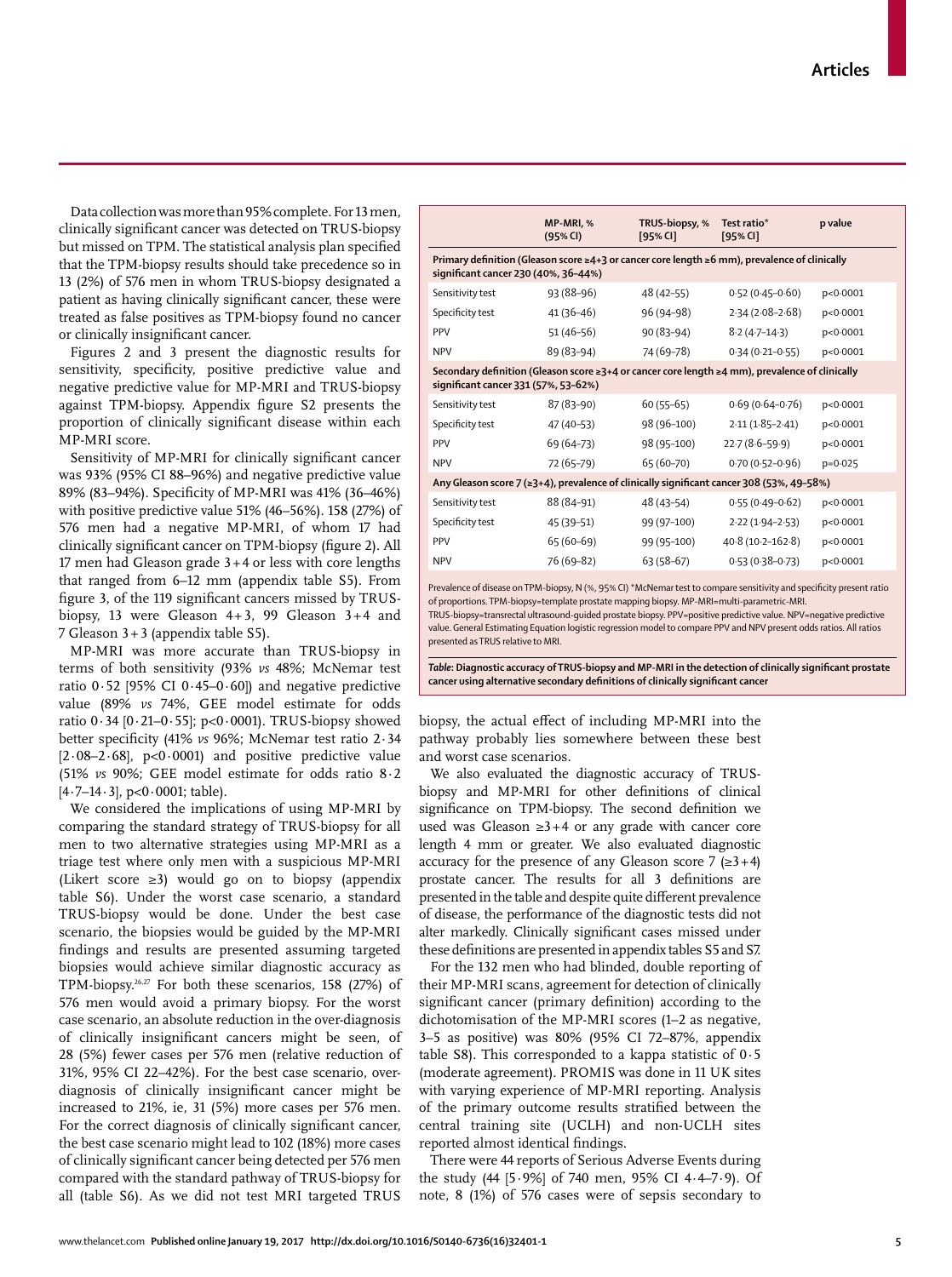urinary tract infection and 58 (10%) of 576 cases of urinary retention. Appendix table S9 gives further details on all side-effects after each test.

#### **Discussion**

PROMIS is the first study to our knowledge that presents blinded data on the diagnostic accuracy of both MP-MRI and TRUS-biopsy against an accurate reference test in biopsy-naive men with a suspicion of prostate cancer. It is the largest registered trial to date of the population at risk, across many centres and in which the conduct and reporting of each test was standardised and done blind to the other test results.28,29 PROMIS represents level 1b evidence for assessment of diagnostic accuracy. The main findings suggest that if MP-MRI was used as a triage test, one-quarter of men might safely avoid prostate biopsy. The high negative predictive value is reassuring in that a negative MP-MRI result implies a high probability of no clinically significant cancer. Further, over-diagnosis of clinically insignificant cancers might be reduced while detection of clinically significant cancers improved compared with the standard of TRUS-biopsy for all men. The lower specificity and positive predictive value of MP-MRI shows that a biopsy, with the needles deployed based on the MP-MRI findings, is still needed in those men with a suspicious MP-MRI.

Our results support the findings of systematic reviews that assess the diagnostic accuracy of MP-MRI.30,31 The reviews declared sensitivities of 58–96%, negative predictive value of 63-98% and specificity of 23-87%. The ranges were broad because of the single centre nature of the studies, each of which invoked different target conditions on different reference standards. Most studies were limited by retrospective analysis, non-blinding of imaging findings (incorporation and reporting biases), and MP-MRI comparison with inaccurate (TRUS-biopsy) or inappropriate (radical prostatectomy) reference tests. One other prospective study compared MP-MRI with  $TPM$ -biopsy that reported interim<sup>32</sup> and then final results.33 This study reported 96% sensitivity, 36% specificity, 92% negative predictive value and 52% positive predictive value for detection of clinically significant cancer (defined as Gleason score 7–10 with more than 5% Gleason grade 4, 20% or more positive cores, or 7 mm or larger tumour). This Australian study was not blinded, was single-centre, permitted two magnetic field strength scanners (1.5 Tesla or 3·0 Tesla), used a TPM-biopsy protocol that sampled the prostate with fewer cores and did not include the standard test, TRUS-biopsy.34

Our study has some limitations. First, although the use of a 5 mm sampling frame of the entire prostate, while too invasive for routine clinical use, offered the precision required for a highly accurate reference test by virtue of its uniform sampling density over the entire prostate gland, this did mean prostates over 100 mL had to be excluded due to template grid size and bony pubic arch interference.<sup>35</sup> Exclusion of large prostates might result in a decrease in the proportion of true negatives within PROMIS. Second, we acknowledge that PROMIS represents a selected group although it is encouraging that men who were subsequently withdrawn from the study did not differ from those who completed the study. Third, the sequence of TPM-biopsy followed by TRUSbiopsy might have contributed to the poor accuracy of the standard test due to swelling, distortion, and tissue disruption. The sequencing was based on patient safety and to preserve the integrity of the reference test. Fourth, by the need for blinding, we did not have targeting of MR-suspicious lesions and cannot accurately assess clinical utility of a MR-targeted biopsy approach. Fifth, although we included some measurement of interobserver variability, these were between two expert readers. Further work is required to measure the interobserver variability of expert and non-expert reporters. Last, we acknowledge that likelihood ratios and area under the receiver operating characteristic curves were not part of the pre-specified analysis plan. These metrics provide an overall measure of test performance and clarify the relative strengths and weaknesses of each test, particularly as likelihood ratios are independent of disease prevalence.

The MP-MRI scans in PROMIS were done using 1.5 Tesla magnetic field strength. This was chosen because of its wide availability, and on the assumption that, if benefit was shown, then it was likely to be at least maintained at higher magnetic field strengths where greater signal-to-noise ratios can be achieved.

PROMIS was intentionally designed to be done in multiple sites and it was reassuring that analysis of the results stratified between the central training site (UCLH) and non-UCLH sites reported almost identical findings. Of note in PROMIS, the inter-observer agreement results indicate that there was moderate agreement of MP-MRI scores between two independent radiologists. Our results show that variation usually occurred by 1 point on the Likert scale. Nonetheless, this is an important consideration and highlights the necessity for a robust training programme for radiologists. We have shown that a high quality MP-MRI can be delivered in a multicentre setting in the UK NHS, but all health-care settings will need to consider the capacity issues around access to high-quality MP-MRI, high quality reporting and high quality MRI-targeted biopsies.

Studies using TPM-biopsy as the primary biopsy have previously reported a high prevalence of clinically significant disease.<sup>23,36</sup> This highlights the uncertainty around what constitutes clinical significance.<sup>37</sup> In healthcare systems with higher rates of previous PSA testing, the proportion of men with clinically significant prostate cancer, as we have defined it, is likely to be lower. If MP-MRI were used as a triage test in these settings, then the number of men who could potentially avoid a primary biopsy might be higher. Further, the recent ProtecT trial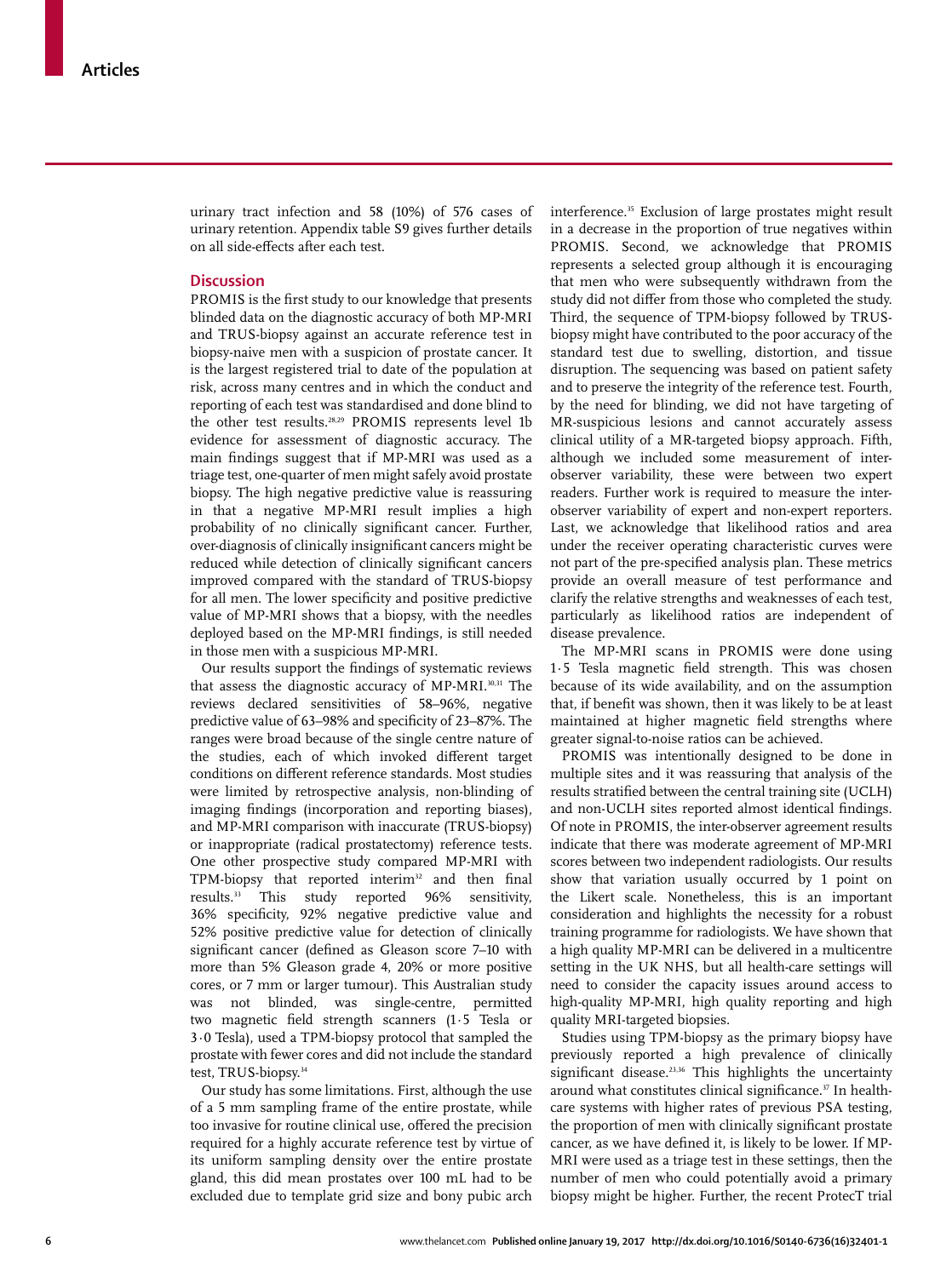demonstrates no cancer-specific survival benefit over active monitoring when men are treated with radical prostatectomy or radical radiotherapy, although there was a beneficial effect in reducing time to metastases.<sup>38</sup> With the majority of patients having low risk disease in PROTECT, this adds weight to the need for strategies, such as MP-MRI, that reduce the diagnosis of clinically insignificant cancer and are better able to identify higher risk. In the longer-term, we acknowledge that the volume and type of patients being referred to secondary care could change depending on future validation of potential screening strategies that incorporate risk calculators and biomarkers.<sup>39</sup> Men in PROMIS have consented to followup through linkage to central registries for mortality and cancer outcomes so long-term outcomes can be ascertained.

Cost-effectiveness analyses of the PROMIS data are underway and will be reported elsewhere, but the primary outcome data provide a strong argument for recommending MP-MRI to all men with an elevated serum PSA before biopsy. Using MP-MRI as a triage test would reduce the problem of unnecessary biopsies in men who have a low risk of harbouring clinically significant cancer, reduce the diagnosis of clinically insignificant disease and improve the detection of clinically significant cancers.

In conclusion, TRUS-biopsy performs poorly as a diagnostic test for clinically significant prostate cancer. MP-MRI, used as a triage test before first prostate biopsy, could identify a quarter of men who might safely avoid an unnecessary biopsy and might improve the detection of clinically significant cancer.

#### **Contributors**

PROMIS has been fortunate to receive input and advice from a wide range of experts in their respective fields. The full PROMIS group is detailed in the appendix. CP, ME, and HUA were responsible for study concept and initial design. RK, LCB, and RG were responsible for study design and statistical analysis. KW, YC-M, AE-SB, APK, and AF were responsible for acquisition of data, and test reporting. AE-SB, HUA, ME, and LCB wrote the first draft of manuscript. All authors were involved in the interpretation and critical review of manuscript. The views and opinions expressed therein are those of the authors and do not necessarily reflect those of the health technology assessment programme, NIHR, NHS, or the Department of Health.

#### **Declaration of interests**

HUA receives funding from Sonacare Medical, Sophiris, and Trod Medical for other trials. Travel allowance was previously provided from Sonacare. ME has stock interest in Nuada Medical Ltd. He is also a consultant to Steba Biotech and GSK. He receives travel funding from Sanofi Aventis, Astellas, GSK, and Sonacare**.** He previously received trial funding or resources from GSK, Steba Biotech and Angiodynamics and receives funding for trials from Sonacare Inc, Sophiris Inc, and Trod Medical. AK and AF have shares in Nuada Medical Ltd. RH has stock or share interest with Nuada and is Clinical Director for the Prostate care division, and has also received funding from Sonacare for teaching and training. The other authors declare no competing interests.

#### **Acknowledgments**

We acknowledge funding from the National Institute of Health Research (NIHR) Health Technology Assessment and Prostate Cancer UK. Mark Emberton's and Alex Kirkham's research is supported by core funding from the United Kingdom's National Institute of Health Research (NIHR) UCLH/UCL Biomedical Research Centre. He was awarded NIHR Senior Investigator in 2015. Hashim Ahmed receives funding from the Medical Research Council (UK). We would also like to thank every man who agreed to take part in the study. Most were motivated by a strong desire to improve the prostate cancer diagnostic pathway. Some were motivated by the greater diagnostic precision that was conferred through participation. All agreed to a combined biopsy procedure under general anaesthetic that has rarely been applied before. We are all hugely indebted to them.

#### **References**

- Caverly TJ, Hayward RA, Reamer E, et al. Presentation of Benefits and Harms in US Cancer Screening and Prevention Guidelines: Systematic Review. *J Natl Cancer Inst* 2016; **108:** djv436.
- 2 Abraham NE, Mendhiratta N, Taneja SS. Patterns of repeat prostate biopsy in contemporary clinical practice. *J Urol* 2015; **193:** 1178–84.
- Loeb S, Vellekoop A, Ahmed HU, et al. Systematic review of complications of prostate biopsy. *Eur Urol* 2013; **64:** 876–92.
- 4 Turkbey B, Brown AM, Sankineni S, Wood BJ, Pinto PA, Choyke PL. Multiparametric prostate magnetic resonance imaging in the evaluation of prostate cancer. *C A Cancer J Clin* 2016; **66:** 326–36.
- 5 Mowatt G, Scotland G, Boachie C, et al. The diagnostic accuracy and cost-effectiveness of magnetic resonance spectroscopy and enhanced magnetic resonance imaging techniques in aiding the localisation of prostate abnormalities for biopsy: a systematic review and economic evaluation. *Health Technol Assess* 2013; **17:** vii–xix, 1–281.
- 6 Valerio M, Willis S, van der Meulen J, Emberton M, Ahmed HU. Methodological considerations in assessing the utility of imaging in early prostate cancer. *Curr Opin Urol* 2015; **25:** 536–42.
- Bossuyt PM, Irwig L, Craig J, Glasziou P. Comparative accuracy: assessing new tests against existing diagnostic pathways. *BMJ* 2006; **332:** 1089–92.
- El-Shater Bosaily A, Parker C, Brown LC, et al. PROMIS Group. PROMIS–Prostate MR imaging study: a paired validating cohort study evaluating the role of multi-parametric MRI in men with clinical suspicion of prostate cancer. *Contemp Clin Trials* 2015; **42:** 26–40.
- Ahmed HU, Kirkham A, Arya M, et al. Is it time to consider a role for MRI before prostate biopsy? *Nat Rev Clin Oncol* 2009; **6:** 197–206.
- 10 Phillips B, Ball C, Sackett D, et al. Updated by Howick J. March 2009. http://www.cebm.net/oxford-centre-evidence-based-medicine-levelsevidence-march-2009/ (accessed Nov 29, 2016).
- 11 Bossuyt PM, Reitsma JB, Bruns DE, et al. STARD 2015: an updated list of essential items for reporting diagnostic accuracy studies. *BMJ* 2015; **351:** h5527.
- 12 Dickinson L, Ahmed HU, Allen C, et al. Magnetic resonance imaging for the detection, localisation, and characterisation of prostate cancer: recommendations from a European consensus meeting. *Eur Urol* 2011; **59:** 477–94.
- Barentsz J, Richenberg J, Clements R, et al. ESUR prostate MR guidelines 2012. *Eur Radiol* 2012; **22:** 746–57.
- 14 Rosenkrantz AB, Lim RP, Haghighi M, Somberg MB, Babb JS, Taneja SS. Comparison of interreader reproducibility of the prostate imaging reporting and data system and likert scales for evaluation of multiparametric prostate MRI. *Am J Roentgenol* 2013; **201:** W612–18.
- Rastinehad AR, Waingankar N, Turkbey B, et al. Comparison of multiparametric MRI scoring systems and the impact on cancer detection in patients undergoing MR US fusion guided prostate biopsies. *PLoS One* 2015; **10:** e0143404.
- 16 Hu Y, Ahmed HU, Carter T, et al. A biopsy simulation study to assess the accuracy of several transrectal ultrasonography (TRUS)-biopsy strategies compared with template prostate mapping biopsies in patients who have undergone radical prostatectomy. *BJU Int* 2012; **110:** 812–20.
- Valerio M, Anele C, Charman SC, et al. Transperineal template prostate-mapping biopsies: an evaluation of different protocols in the detection of clinically significant prostate cancer. **B**JU Int 2016; **118:** 384–90.
- Heidenreich A, Bellmunt J, Bolla M, et al. EAU guidelines on prostate cancer. Part 1: screening, diagnosis, and treatment of clinically localised disease. *Eur Urol* 2011; **59:** 61–71
- 19 Stark JR, Perner S, Stampfer MJ, et al. Gleason score and lethal prostate cancer: does 3 + 4 = 4 + 3? *J Clin Oncol* 2009; **27:** 3459–64.